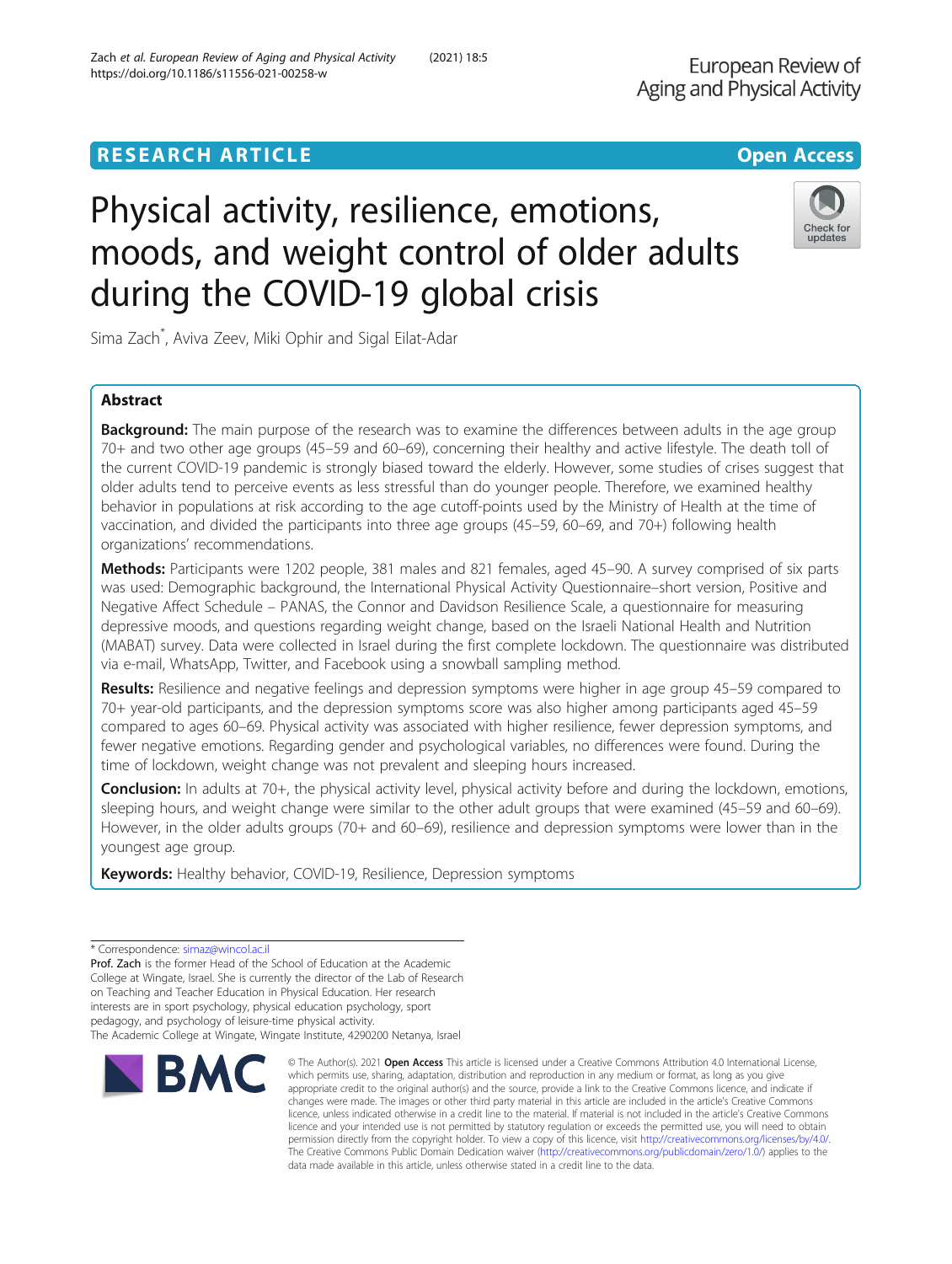## Introduction

The global outbreak of the COVID-19 plague in early 2020 has paralyzed the entire world. The sudden and rapid spread of the pandemic has shattered the normality of daily life, with a long-term impact that has yet to be assessed [[1\]](#page-6-0). Governments' response efforts have been directed at restraining the transmission of the virus, and lockdowns were imposed. Universities, colleges, and entire education systems, in addition to many work places, transitioned to online activity instead of physical presence. Businesses, public places, restaurants, and parks were shut down. Flights were suspended, airports and borders were closed. These restrictions were aimed at ensuring social distancing, limiting the movement of the population, and curtailing the effect of the pandemic. Although this strategy was reported to be effective for decelerating the COVID-19 outbreak, the subsequent quarantine was also reported as being associated with harmful implications to society [[2,](#page-6-0) [3\]](#page-6-0). This unique phenomenon has never occurred/been observed before; therefore, the extent of its implications on a variety of aspects of life is still unknown.

A recent review on the psychological impact of quarantine as a result of past epidemic disease outbreaks, such as Ebola, SARS, H1N1, and equine influenza, showed that the psychological health and well-being of people who were forced to go through periods of isolation were negatively affected [\[4](#page-6-0)]. Following this line of research, investigators in European countries such as Italy  $[5]$  $[5]$ , Switzerland  $[6]$ , and Spain  $[7]$  $[7]$  $[7]$ , in the UK  $[8]$  $[8]$ and the USA [[9](#page-6-0)], and in countries in Asia such as China [[10\]](#page-6-0) and Singapore [[11\]](#page-6-0), sought to examine the impact of social distancing and isolation on the mental health of the population.

Imposed isolation has a huge impact on many aspects of people's lives, causing considerable psychological strain and triggering a variety of psychological conditions [[5\]](#page-6-0). People are separated from loved ones for unknown durations, they experience uncertainty concerning the disease status due to contradictory messages from health authorities, and they feel a loss of control, a sense of being trapped  $[12]$ , a threat to their resilience and the well-being of their family [\[13](#page-6-0)], and a loss of freedom that on occasion creates dramatic effects  $[4]$  $[4]$ . Mass quarantine is likely to substantially raise people's fears, since it shows that the authorities believe the situation to be severe and likely to worsen [\[12\]](#page-6-0). Psychological consequences that were reported include post-traumatic stress, depression symptoms, anxiety, irritability, impatience, tension, and anger [[4,](#page-6-0) [12](#page-6-0), [14](#page-6-0)]. Longer-term effects were also considered to be possible. Furthermore, quarantine might lead to physical inactivity, which contributes to adverse health changes such as cardiovascular vulnerability and decreased aerobic capacity [[15\]](#page-6-0). The literature has extensively described the positive contribution of physical activity to general health [[16](#page-6-0)–[18](#page-6-0)]. Hence, long term inactivity, as has been forced upon us by the COVID-19 pandemic, might lead to a marked decline of health, both physical and mental.

The spotlight of the current article is related to public health. The death toll of the current COVID-19 pandemic is strongly biased toward the elderly. However, some studies of crises suggest that older adults tend to perceive events as less stressful than do younger people [[19,](#page-6-0) [20](#page-6-0)]. Therefore, we examined healthy behavior in atrisk populations according to age cutoff-points used by the Ministry of Health at the time of vaccination, and divided the participants into three age groups (45–59, 60–69, and 70+) following health organizations' recommendations [\[21](#page-6-0)–[23](#page-6-0)].

We were seeking to identify both resilience factors and risk factors, in order to report the population's needs in the current crisis and to assess their implications. The main purpose of the research was to examine the differences between adults, age group 70+, and another two age groups (45–59 and 60–69), concerning their healthy and active lifestyle. More specifically: (1) to determine if the participants did or did not regularly participate in physical activity before the lockdown, and whether this changed after the lockdown; (2) to examine their level of physical activity during the lockdown, (3) to examine relationships between weight and physical activity, before and during the lockdown; (4) to examine the relationships between habits and level of physical activity, and psychological well-being variables; and (5) to examine the relationships between the level of physical activity and the duration of daily sleeping hours.

### Method

## Participants

Nonprobability snowball sampling was used to recruit participants [[24](#page-6-0)]. Sample size was calculated based on two-way analysis of variance (ANOVA) by age and sex using G\*Power analysis program. For an effect size of 0.2,  $\alpha$  = 0.05 and 1-β = 0.9, a sample size of 450 participants was calculated. Since the data were collected during the first lockdown, 1202 questionnaire were eligible for the current study.

Participants were 1202 people, 381 males and 821 females, aged 45–90, from all parts of the State of Israel, representing its seven main regions. Participants reported their weight and height, and body mass index (BMI) was calculated by the researchers.

## Survey

A six-part survey was used, including:

(a) Demographic background.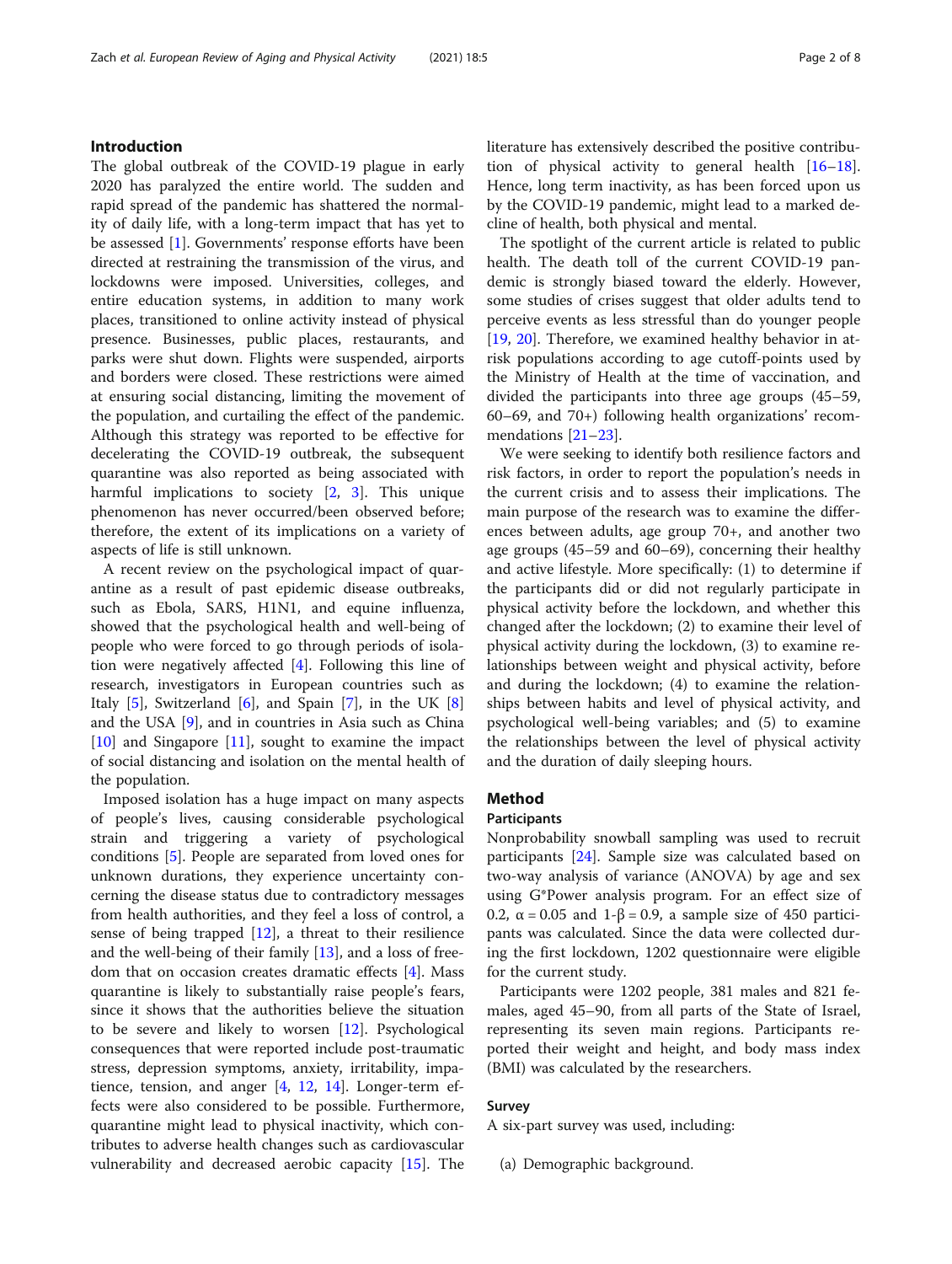- (b) The International Physical Activity Questionnaire  $(IPAQ)$  [\[25\]](#page-6-0) – the short version relating to physical activity that was conducted during the previous week. Participants had to describe their level of physical activity, and its frequency, duration, and intensity. See the original instrument for further details.
- (c) Positive and Negative Affect Schedule PANAS [\[26](#page-6-0)]. A 20-item questionnaire assessed positive affects (10 items) and negative affects (10 items) experienced by the participants in the previous month. Participants rated their feelings on a 5-point scale  $(1 = \text{hardly at all or not at all}; 5 = \text{to a great})$ extent). Reliabilities, in terms of Cronbach alphas, for the original scale were .89 for positive affect and .92 for negative affect. In the current study Cronbach alphas were .83 for positive affect and .86 for negative affect.
- (d) The Connor and Davidson Resilience Scale [[27](#page-6-0)] The Connor-Davidson Resilience scale  $(CD-<sup>RIS</sup>C)$  is comprised of 25 items, each rated on a 5-point scale (0–4), with a higher score reflecting greater resilience. Internal consistency of the original validation study was .89, and test-retest reliability demonstrated a high level of agreement between the two tests, with an intraclass correlation coefficient of .87. Factor analysis in the current study yielded two factors: (1) Personal competence and self-control, and (2) Positive acceptance of change. Internal consistency ranged from .87 to .90.
- (e) A questionnaire for measuring depressive moods [\[28\]](#page-6-0) – Six questions on a 4-point scale measured depressive symptoms. Internal consistency for the current sample was .86.
- (f) Questions regarding weight change, based on the Israeli National Health and Nutrition (MABAT) survey, questions 50–54 [\[29\]](#page-6-0).

## Procedure

Data were collected during the complete lockdown from April 14, 2020 to May 6, 2020. The survey was approved by the Institutional Review Board (IRB), permission No. 250. The questionnaire was distributed via e-mail, WhatsApp, Twitter, and Facebook using a snowball sampling method. All participants were asked to share the link of the questionnaire with others in order to obtain a wider sample.

## Data analysis

Physical activity was defined as the answer to the question: "Were you engaged in physical activity before the lockdown?", along with the answer to the question: "Are you engaged in physical activity during the lockdown?", and categorized into a dichotomous variable: Yes or No.

Reported adherence to physical activity prior to the pandemic, and during the lockdown, was categorized into four groups: (a) No/No – have not done physical activity before the lockdown/not doing physical activity during the lockdown; (b) No/Yes – have not done physical activity before the lockdown/doing physical activity during the lockdown; (c) Yes/No – did physical activity before the lockdown/not doing physical activity during the lockdown; (d) Yes/Yes – did physical activity before the lockdown/doing physical activity during the lockdown. In addition, participants were categorized into three groups according to the American College of Sports Medicine (ACSM) recommendations for healthy and active lifestyle [\[30](#page-7-0)], as follows: Inactive, insufficiently active – those who are doing less than 150 min of Moderateto-Vigorous Physical Activity (MVPA) per week, and sufficiently active – those who are doing 150+ minutes of MVPA per week. The background characteristics of the four groups of physical activity behavior are presented by means and standard deviations for normal variables, and by frequency for categorical data.

Confirmatory Factor analysis was conducted to reconfirm the behavior factors for the current cohort. The number of factors to retain was calculated using the Kaiser-Guttman rule (eigenvalue > 1) and the scree plot. Two factors were created for the resilience scale, one factor for the depression scale, and two factors for the PANAS scale with eigenvalues values  $>1$ .

One-way ANOVA with Bonferroni correction was conducted to compare the reported psychological variables among the four groups of physical activity behavior, and a Chi Square test was used to compare weight change in those four groups, using the ALSCAL procedure in IBM SPSS (Version 25.0). Participants were divided into three age groups: 45–59, 60–69, and 70+. Chi-Square tests were conducted to examine the differences between the groups on baseline variables.

## Results

Means, SDs, and significant differences in basic variables according to three age groups are presented in Table [1.](#page-3-0)

Mean BMI was highest among people aged 60–69. The mean BMI in this age group was higher than the normal BMI and is considered overweight. Average weight change was not different across ages with a very large SD. On average, reported weight did not change during the first lockdown.

Most of the participants were sufficiently active during the lockdown according to ACSM criteria, with no significant difference between age groups. There was a significant difference between age groups in both Resilience factors – Positive acceptance of change  $[F (2,$ 1146) = 5.309;  $p < .01$ , and Personal ability, selfcompetence, and self-control  $[F (2; 1146) = 4.004;$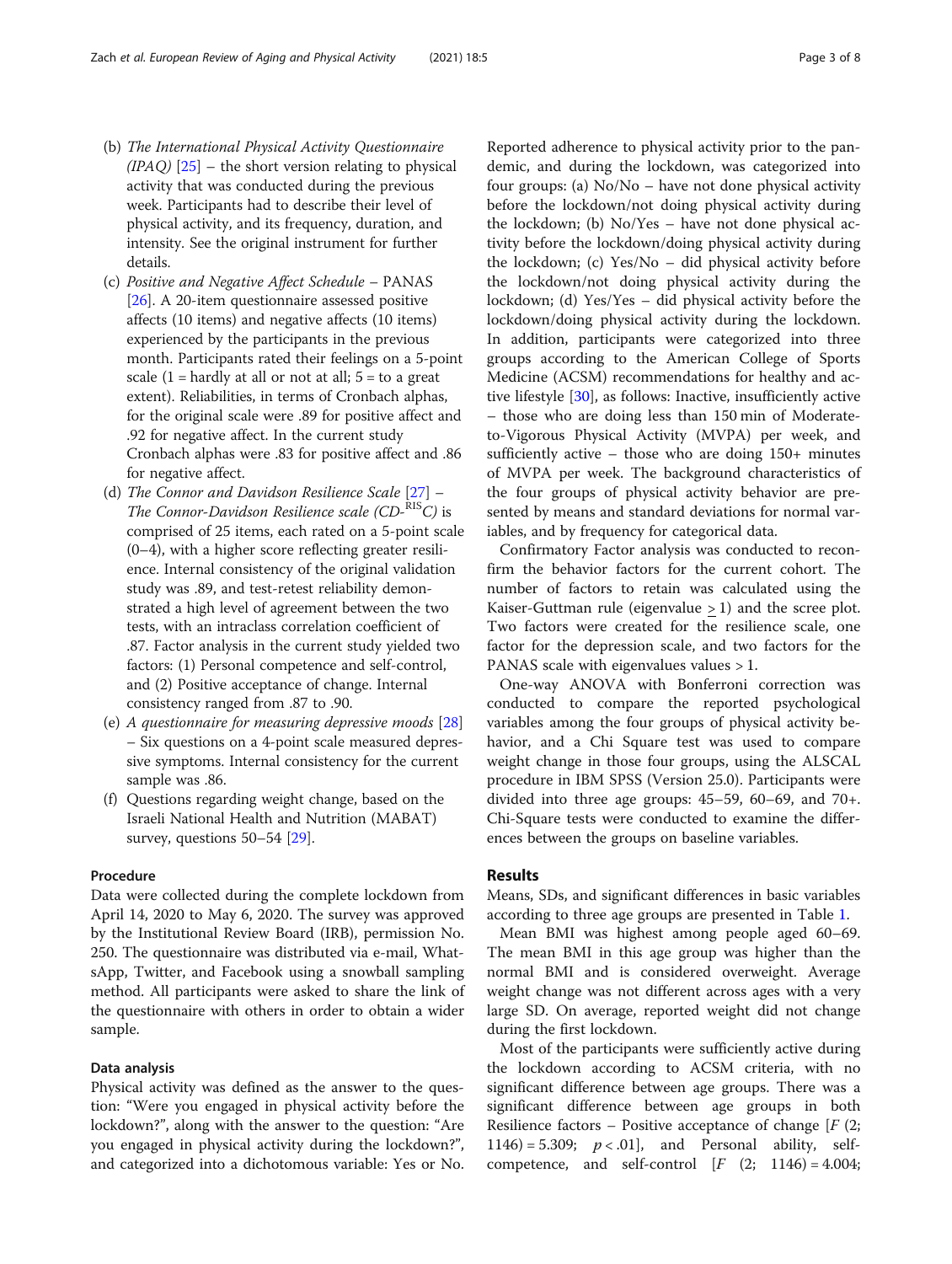<span id="page-3-0"></span>

|  |  |  |  | Table 1 Survey variables according to age groups means (SD) for continuous variables, n (%) for categorical variables |  |  |
|--|--|--|--|-----------------------------------------------------------------------------------------------------------------------|--|--|
|  |  |  |  |                                                                                                                       |  |  |

| Age (years)                                         | $45 - 59$               | $60 - 69$          | $70+$       |
|-----------------------------------------------------|-------------------------|--------------------|-------------|
|                                                     | $n = 645$               | $n = 393$          | $n = 164$   |
| BMI ( $\text{Kg/m}^2$ )                             | 25.91(4.56)             | $26.61(4.36)(a^*)$ | 25.88(4.09) |
| Weight change (Kg)                                  | .54(1.91)               | .45(1.71)          | .44(2.39)   |
| Female (%)                                          | 463(71.8)               | 255(64.9)          | 103(63.2)   |
| Male (%)                                            | 182(28.2)               | 138(35.1)          | 60(36.8)    |
| Not-active                                          | 168(26.0)               | 124(19.2)          | 353(54.7)   |
| Insufficiently active                               | 89(22.6)                | 60(15.3)           | 244(62.1)   |
| Active                                              | 49(30.1)                | 21(12.9)           | 93(57.1)    |
| Resilience                                          |                         |                    |             |
| Positive acceptance of change                       | $3.05(0.74)(c^*)$       | 2.97(0.73)         | 2.86(0.86)  |
| Personal ability, self-competence, and self-control | $3.07(0.71)(c^*)$       | 2.98(0.74)         | 2.88(0.82)  |
| PANAS-positive                                      | 2.83(0.82)              | 2.76(0.80)         | 2.72(0.91)  |
| PANAS-negative                                      | $1.95(0.77)(c***)$      | 1.87(0.68)         | 1.71(0.62)  |
| Depression symptoms                                 | $2.01(0.65)(b**, c***)$ | 1.87(0.61)         | 1.73(0.63)  |

 $* = p < .05$ ;  $** = p < .01$ ;  $*** = p < .001$ ; a = compared with 45–59; b = compared with 60–69; c = compared with + 70

 $p < .05$ ]. Post Hoc tests with Bonferroni corrections showed that both factors were higher in age groups 45– 59 compared to 70+. No differences were obtained between age groups in positive feelings (PANAS positive), whereas negative feelings (PANAS negative)  $[F (2;$ 1072) = 3.228;  $p < .05$  and depression symptoms [F (2; 1146) = 10.684;  $p < .001$ ] were higher in age group 45–59 compared to 70+ year-old participants, and the depression symptoms score was also higher among participants aged 40–59 compared to those aged 60–69.

9.122,  $p = .058$ ]; in addition, no gender differences appeared between age groups according to the physical activity level  $\left[\chi^2(4) = 7.122, p = .115\right]$ .

Differences among the age groups according to their physical activity habits before and during the lockdown appeared only with regard to negative feelings: PANAS negative and depression symptoms (Table 2). Two-Way ANOVA (physical activity category X age group) revealed significant differences between the four physical activity categories in PANAS Negative only in age group 45–59  $[F (2; 1072) = 3.228; p < .05]$ . Those who were not active before and began physical activity during the

No differences appeared between the three age groups by the three categories of physical activity level  $[\chi^2(4) =$ 

Table 2 Means and SDs of psychological variables according to age groups and physical activity before/during the lockdown

| Age       | PA      | <b>Resilience</b> |             | <b>PANAS</b>    | Depression      |                |
|-----------|---------|-------------------|-------------|-----------------|-----------------|----------------|
|           |         | <b>PAC</b>        | PA, SC & SC | <b>Positive</b> | <b>Negative</b> | Symptoms       |
| $45 - 59$ | No/No   | 2.95(.78)         | 2.96(.71)   | 2.79(.92)       | 1.88(.71)       | 2.07(.67)      |
|           | No/Yes  | 3.15(.76)         | 3.04(.77)   | 2.70(.82)       | 1.75(.69)       | 1.93(.59)      |
|           | Yes/No  | 3.03(.73)         | 3.01(.72)   | 2.68(.85)       | 2.14(.88) b     | 2.22(.69) b, d |
|           | Yes/Yes | 3.07(.73)         | 3.12(.72)   | 2.91(.85)       | 1.93 (.88)      | 1.93(.69)      |
| $60 - 69$ | No/No   | 2.68(.90)         | 2.66(.79)   | 2.27(.1.03)     | 1.57(.73)       | 1.67(.80)      |
|           | No/Yes  | 2.73(.79)         | 2.67(.87)   | 2.53(.86)       | 1.81(.48)       | 1.76(.55)      |
|           | Yes/No  | 2.95(.64)         | 2.95(.67)   | 2.75(.72)       | 1.84(.72)       | 1.90(.61)      |
|           | Yes/Yes | 3.02(.74)         | 3.05(.72)   | 2.83(.80)       | 1.92(.70)       | 1.89(.61) b    |
| $70+$     | No/No   | 2.68(.90)         | 2.66(.79)   | 2.27(1.03)      | 1.57(.73)       | 1.67(.80)      |
|           | No/Yes  | 2.68(.69)         | 2.91(.70)   | 2.62(.75)       | 1.86(.74)       | 1.77(.61)      |
|           | Yes/No  | 2.88(.83)         | 3.00(.73)   | 2.73(.95)       | 1.74(.55)       | 1.92(.69)      |
|           | Yes/Yes | 2.90(.90)         | 2.85(.87)   | 2.79(.89)       | 1.70(.62)       | 1.66(.56)      |

b Compared to No/Yes,  $p < .05$ , d Compared to Yes/Yes,  $p < .001$ , PA Physical activity, PAC Positive acceptance of change, PA, SC, & SC Personal ability, selfcompetence, and self-control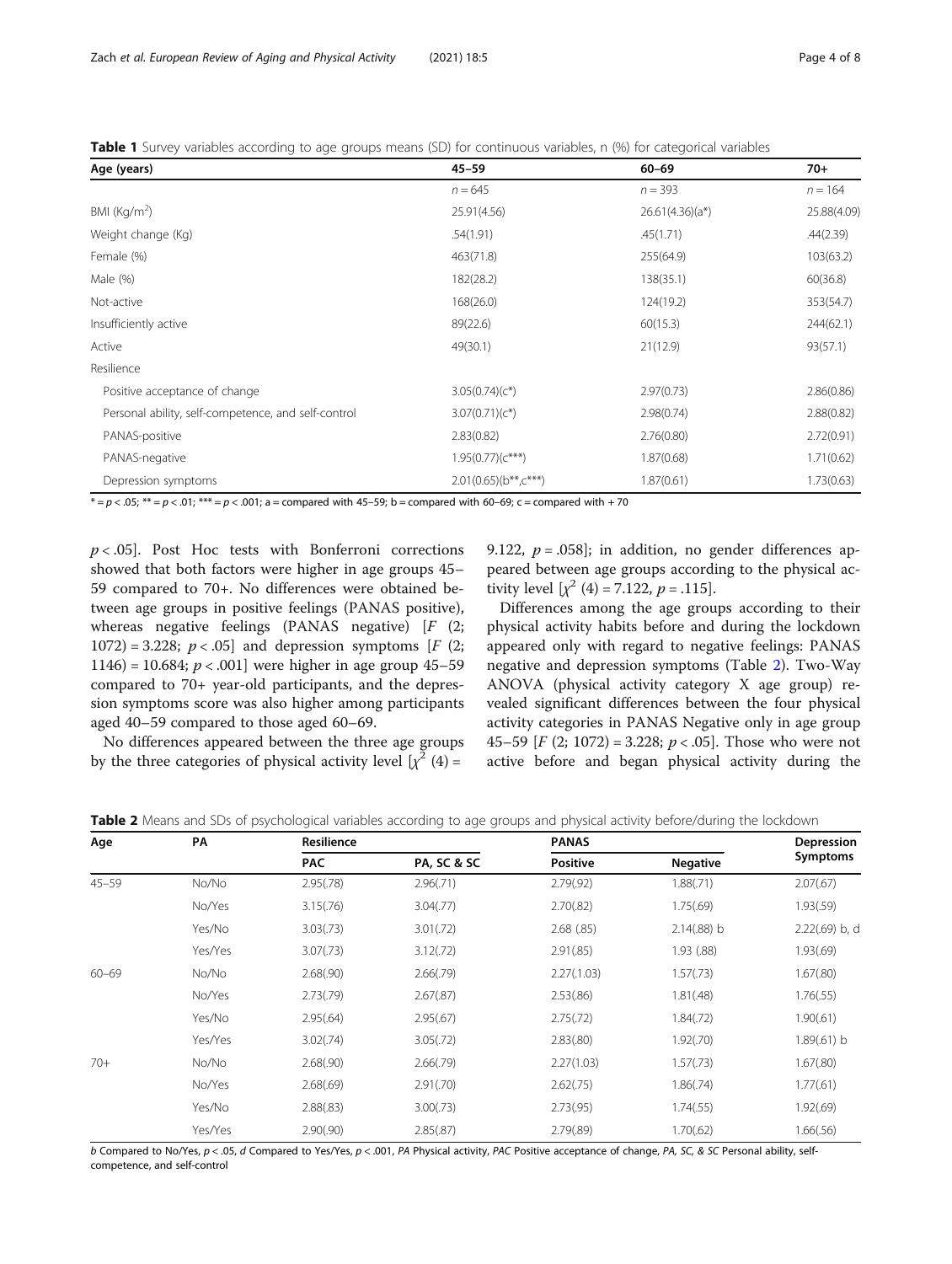lockdown had a lower score than those who used to do physical activity before and stopped during the lockdown.

Depression was more prevalent among ages 45–59 compared to the older ages. Differences were found in the same age group in depression symptoms  $[F(3;$ 1146) = 4.323;  $p < .01$ . Those who stopped being active during the lockdown had a higher score compared to those who were not active before, and began physical activity during the lockdown ( $p < .05$ ); they also had a higher depression score compared with those who were active both before and during the lockdown. In age group 60–69, those who were active both before and during the lockdown scored higher compared to those who began physical activity only during the lockdown ( $p < .001$ ).

In addition, we sought to examine the differences between the age groups in psychological variables, according to their physical activity level during the lockdown. Among the 45–59 and 60–69 age groups, sufficiently active participants demonstrated a higher level of PANAS-Positive compared to inactive people ( $p = 0.39$ ). In age group 45–59, participants who were not active demonstrated higher depression symptoms compared with the sufficiently active people ( $p < .001$ ), and in age group 60–69 those who were insufficiently active had the highest depression symptoms, compared to both inactive and sufficiently active people  $(p < .001)$ . In age group 60–69 the sufficiently active people scored higher in Personal ability, Self competence, and Self-control than those who were not sufficiently active  $(p = .010)$ .

Results of the Two-Way ANOVA on average sleeping hours in the last week of the lockdown showed significant differences between age groups  $[F (2; 1168) = 6.490;$  $p < .01$ , as well as significant interaction (Age X Physical activity) [ $F(6; 1168) = 3.132; p < .01$ ]. That is, those participants from the four categories of physical activity at the younger age reported on different sleeping hours than those in the four categories of physical activity at the older age. Specifically, at the younger age, the people who were not active before, but were active during the lockdown (No/Yes), slept more than others, while the group ages 60–69 – those who were active both before and during the lockdown – slept more than others (Yes/ Yes), and among the oldest group, those who were neither active before nor during the lockdown (No/No), slept more than the others.

Results regarding weight change are presented in Table 3. No significant differences were demonstrated between the groups  $[\chi^2(6) = 7.135, p = .309]$ .

## **Discussion**

Three main and interesting findings appear from the data: Firstly, the youngest age group demonstrated a higher resilience compared to the older age groups. This result is in line with the findings of other surveys concerning mental health and psychological aspects during the COVID-19 period, which were conducted in China  $[10]$  $[10]$ , the USA  $[9]$  $[9]$ , Switzerland  $[6]$  $[6]$ , and Spain  $[7]$  $[7]$ , and reported that young adults demonstrated a high level of resilience compared to older adults.

One explanation for this finding lies in the compulsory requirement for social distancing, according to which the older adults should not meet people and should not be visited for fear of being infected. Thus, in addition to the accumulated epidemiological data on the fact that the disease mainly affects the elderly, which serves as a source of stress in itself, there is also the social component of isolation that probably impaired mental resilience among middle-aged and older adults. Researchers who compared the level of resilience of young adults before and during the disease [[31\]](#page-7-0) concluded that the changes in resilience levels were more consistently associated with young adults' emotional distress than with COVID-19-related health risk exposures.

Secondly, an interesting and noteworthy finding is that in addition to the fact that the youngest group reported a higher level of resilience compared to older adults,

Table 3 Differences between age groups in weight change, according to their physical activity before/during the lockdown (in percentages)

| Age       | Weight change | No/No $n = 132$ | No/Yes $n = 91$ | Yes/No $n = 217$ | Yes/Yes $n = 675$ |
|-----------|---------------|-----------------|-----------------|------------------|-------------------|
| $45 - 59$ | Lose          | 12.6            | 21.2            | 12.3             | 15.7              |
|           | No change     | 54              | 57.6            | 54.9             | 60                |
|           | Gain          | 33.4            | 21.2            | 32.7             | 24.3              |
| $60 - 69$ | Lose          | 18.2            | 17.2            | 11.3             | 17.4              |
|           | No change     | 57.6            | 51.7            | 56.5             | 66                |
|           | Gain          | 24.2            | 31.1            | 32.2             | 16.6              |
| $70+$     | Lose          | 16.7            | 20              | 21.4             | 15.7              |
|           | No change     | 58.3            | 50              | 54.8             | 73                |
|           | Gain          | 25              | 30              | 23.8             | 11.3              |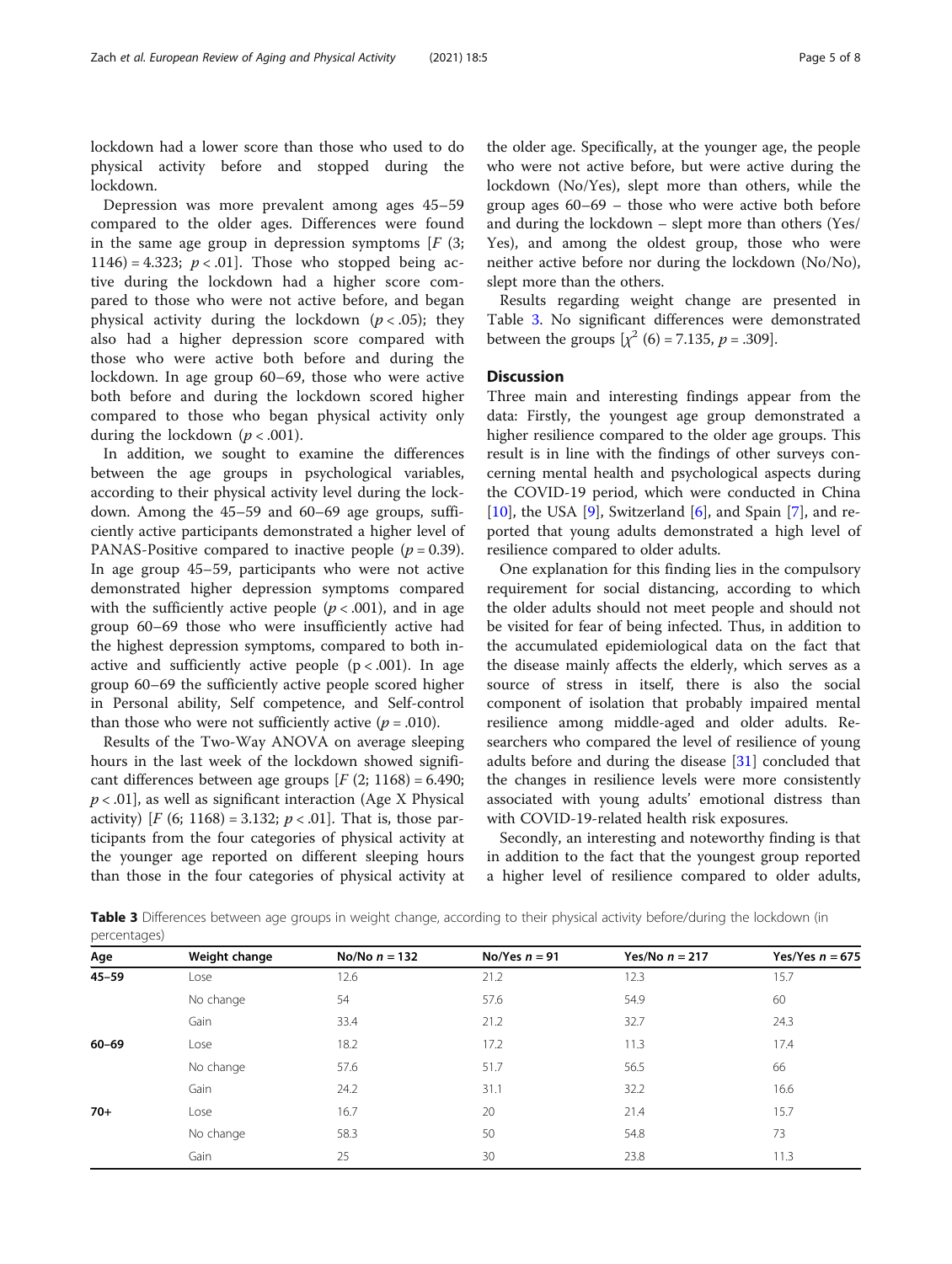they also reported higher levels of depressive symptoms compared to older adults. Hence, it can be concluded that people can feel resilience and depression at the same time. The fact that young people suffered from depression symptoms during the lockdown at a greater level than adults is attributed to a number of reasons: (1) A sense of suffocation due to the forced isolation and inability to lead a routine life  $[5]$  $[5]$ ,  $(2)$  A loss of sources of income and/or economic stability [\[12\]](#page-6-0). In contrast, older adults are at the end of their careers at work, or in retirement, and the economic threat is less tangible for them; (3) Social isolation from family members and friends [[4,](#page-6-0) [6\]](#page-6-0). On the other hand, the adults, who were used to hosting their children and grandchildren found plenty of free time for themselves during this period, and initiated activities that probably calmed them down; (4) The prohibition on recreation, travel, shopping, and cultural consumption in any way that constitutes quality utilization of leisure time [[2\]](#page-6-0).

A possible explanation for the combination of high mental resilience and symptoms of high-level depression is that this pattern may characterize people who are distressed but must function. Both are due to the fact that the duration of the period of distress is unknown and is expected to continue, and to the fact that they have families with children and must take care of their well-being in every way possible, despite of the difficulties they are experiencing [[13\]](#page-6-0).

Since most of the participants were sufficiently active according to ACSM criteria during the lockdown, without a significant difference between age groups, we compared the ages in the psychological variables, according to their habits of doing activity before and during lockdown.

In other words, although we hypothesized that the activity habits of the different age groups would be reflected in the psychological metrics differently, we did not find any evidence to suggest this, except among the younger adults (ages 45–59). Higher negative emotions were reported among those who used to exercise before the quarantine and stopped during the quarantine, compared to those who did not exercise before the quarantine and started exercising during the quarantine. This finding can be explained with reference to physical activity. Others have extensively reported the relationship between physical activity and positive feelings [[32](#page-7-0)–[34](#page-7-0)], and vice versa. Being inactive, especially among people who used to be active and unwillingly had to change this habit, reported negative emotions including frustration, anger, despair, and depression [\[35](#page-7-0), [36](#page-7-0)].

Similarly, among the youngest age group it was found that people who stopped exercising during the lockdown reported higher depressive symptoms compared to those who were and continued to be active, as well as compared to those who were inactive and started exercising during quarantine. This finding reinforces the knowledge accumulated in the research literature on the relationship between physical activity and depression in routine times (see reviews [[37](#page-7-0), [38](#page-7-0)]), in crisis/emergency time in general [\[39](#page-7-0)], and in COVID-19 time in particular [[40\]](#page-7-0). In addition, people aged 60–69 who did and continued to do physical activity reported higher levels of depression compared to those who did not exercise and started doing physical activity during the lockdown period. That is to say, when people with a sedentary lifestyle change their habits and begin performing physical activity, they gain immediate benefits, both physically and psychologically, such as in the sense of well-being  $[41]$  $[41]$ , happiness  $[42]$  $[42]$  $[42]$ , satisfaction of life  $[43, 44]$  $[43, 44]$  $[43, 44]$ , and a decrease in negative emotions [[45](#page-7-0)].

Two additional aspects that were examined in the current research were sleeping hours and weight change. No differences were found in weight change between the age groups according to physical activity habits. This result is different from studies that were conducted in India [\[46\]](#page-7-0) and in the USA [\[47\]](#page-7-0), which reported that people who went through lockdown during the time of the COVID-19 disease gained weight. However, these studies were conducted on small sample sizes (a few dozen participants). In contrast, the current study was conducted with a large number of participants, and the findings obtained are similar to those reported in a study conducted in Spain in the same period on a sample of 4379 participants aged 16–84, in which most participants maintained their weight during the quarantine period [\[48](#page-7-0)]. This finding may be due to the fact that the first lockdown lasted a relatively short period of time. It is possible that staying in quarantine for a longer period of time would have revealed a different picture regarding weight changes in general and in regard to physical activity habits in particular.

Differences were found between age groups according to their physical activity habits and in their sleep duration per night. Among the younger participants, a positive relationship was found between physical activity and the number of sleeping hours, while in the older ones a positive relationship was found between inactivity and the duration of sleep. It would be interesting to examine in further research the relationship between the type and intensity of physical activity and the duration and quality of sleeping hours at different ages.

The current study has some limitations: The sample does not represent the entire Israeli adult population, but those who have access to computers and use them. Also, this is a self-administered questionnaire and therefore a recall bias may occur. Still, due to the fact that it is a large sample, it probably indicates/expresses a typical mood.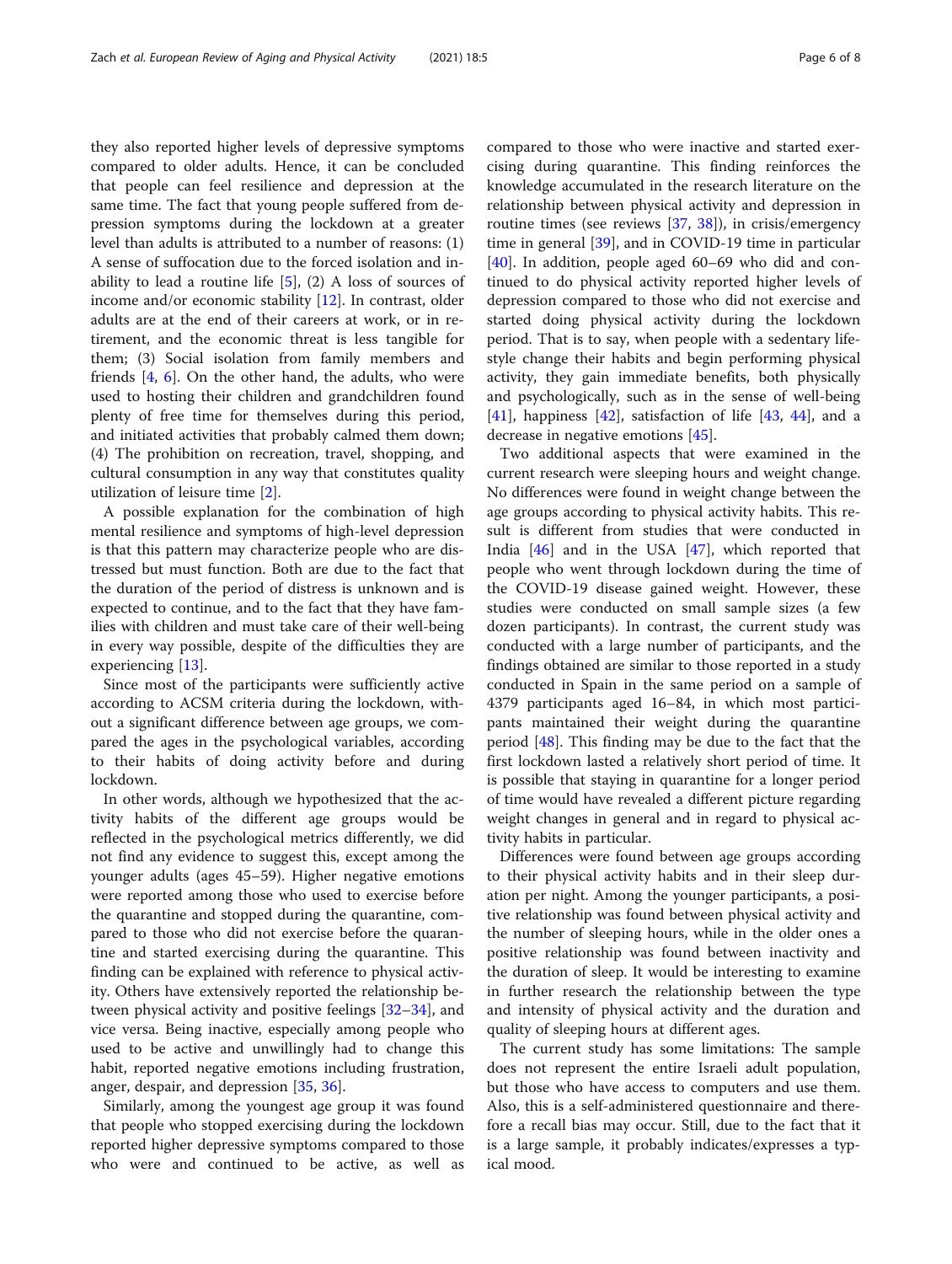## <span id="page-6-0"></span>Conclusions

In adults at 70+, physical activity level, physical activity before and during the lockdown, emotions, sleeping hours, and weight change were similar to other adult groups that were examined (45–59 and 60–69). However, in the older adults' groups (70+ and 60–69), resilience and depression symptoms were lower than in the youngest age group.

## Abbreviations

PA: Physical activity; PAC: Positive acceptance of change; PA, SC, & SC: Personal ability, self-competence, and self-control; ACSM: American College of Sports Medicine; BMI: Body mass index; IPAQ: The International Physical Activity Questionnaire; PANAS: Positive and Negative Affect Schedule

#### Acknowledgements

We thank the study participants for their contribution to this study. and the English.

#### Authors' contributions

SZ was the study's principal investigator and was responsible for the conception and design of the study. SEA and MO were the co-investigator and prepared the helped with the initial draft of the manuscript. AZ was involved in the statistical analysis and SEA and SZ were involved with in interpretation of the data. All authors were involved in the acquisition of data. All authors read and approved the final manuscript.

#### Funding

No funding

#### Availability of data and materials

The datasets generated and/or analysed during the current study are not publicly available due to institutional restrictions but are available from the corresponding author on reasonable request.

#### Ethics approval and consent to participate

Ethics approval for this study was provided by The Academic College at Wingate Institutional Review Board. Consent to participate was sought from all participants prior to the study.

#### Consent for publication

Not applicable.

#### Competing interests

The authors declare that there is no other conflict of interest to disclose.

#### Received: 15 December 2020 Accepted: 16 February 2021 Published online: 01 March 2021

#### References

- 1. Holmes EA, O'Connor RC, Perry VH, Tracey I, Wessely S, Arseneault L, et al. Multidisciplinary research priorities for the COVID-19 pandemic: a call for action for mental health science. Lancet Psychiat. 2020;April 15. [https://doi.](https://doi.org/10.1016/S2215-0366(20)30168-1) [org/10.1016/S2215-0366\(20\)30168-1.](https://doi.org/10.1016/S2215-0366(20)30168-1)
- 2. Campbell AD. Practical implications of physical distancing, social isolation, and reduced physicality for older adults in response to COVID-19. J Gerontolog Soc Work. 2020:1–3. [https://doi.org/10.1080/01](https://doi.org/10.1080/01634372.2020.1772933) [634372.2020.1772933.](https://doi.org/10.1080/01634372.2020.1772933)
- Coibion O, Gorodnichenko Y, Weber M. The cost of the covid-19 crisis: Lockdowns, macroeconomic expectations, and consumer spending (No. w27141). National Bureau of Economic Research 2020.
- 4. Brooks SK, Webster RK, Smith LE, Woodland L, Wessely S, Greenberg N, et al. The psychological impact of quarantine and how to reduce it: rapid review of the evidence. Lancet. 2020;95:312–20.
- 5. Mazza C, Ricci E, Biondi S, Colasanti M, Ferracuti S, Napoli C, Roma P, et al. A nationwide survey of psychological distress among Italian people during the COVID-19 pandemic: Immediate psychological responses and associated factors. Int J Environ Res Pub Health. 2020. Retrieved 18/8/2020 from

[https://scholar.google.co.il/scholar?q=Psychological+Distress+among+Italia](https://scholar.google.co.il/scholar?q=Psychological+Distress+among+Italian+People+during+the+COVID) [n+People+during+the+COVID- 19+Pandemic:+Immediate+Psychologica](https://scholar.google.co.il/scholar?q=Psychological+Distress+among+Italian+People+during+the+COVID) [l&hl=en&as\\_sdt=0&as\\_vis=1&oi=scholart](https://scholar.google.co.il/scholar?q=Psychological+Distress+among+Italian+People+during+the+COVID)

- 6. de Quervain D, Aerni A, Amini E, Bentz D, Coynel D, Gerhards C, et al: The Swiss Corona Stress Study. [Preprint]. 2020. Retrieved from <https://osf.io/jqw6a>
- 7. Carriedo A, Cecchini JA, Fernandez-Rio J, Gonzalez C, Sanchez-Martínez B, Carriedo A. COVID-19, psychological well-being and physical activity levels in older adults during the nationwide lockdown in Spain. Am J Geriat Psychiat. 2020a;28:1146–55.
- 8. Pierce M, Hope H, Ford T, Hatch S, Hotopf M, John A, et al. Mental health before and during the COVID-19 pandemic: a longitudinal probability sample survey of the UK population. Lancet Psychiat. 2020;7:883–92.
- 9. Pfefferbaum B, North C. Mental health and the COVID19 pandemic. New Eng J Med. 2020; 383:510–512. Retrieved 18/8/2020 from [https://www.nejm.](https://www.nejm.org/doi/full/10.1056/NEJMp2008017) [org/doi/full/10.1056/NEJMp2008017](https://www.nejm.org/doi/full/10.1056/NEJMp2008017)
- 10. Qiu J, Shen B, Zhao M, et al. A nationwide survey of psychological distress among Chinese people in the COVID-19 epidemic: implications and policy recommendations. Gen Psychiat. 2020:33.
- 11. Ho CS, Chee CY, Ho RC, Wang Z, Xie B, Xu Y. Mental health strategies to combat the psychological impact of COVID-19 beyond paranoia and panic. Ann Acad Med Singap. 2020;49:1–3.
- 12. Rubin J. The psychological effects of quarantining a city. BMJ. 2020;368: m313 <https://doi.org/10.1136/bmj.m313>.
- 13. Prime H, Wade M, Browne DT. Risk and resilience in family well-being during the COVID-19 pandemic. Am Psychol. 2020;75:631–43 [https://doi.](https://doi.org/10.1037/amp0000660) [org/10.1037/amp0000660.](https://doi.org/10.1037/amp0000660)
- 14. Maugeri G, Castrogiovanni P, Battaglia G. The impact of physical activity on psychological health during Covid-19 pandemic in Italy. Heliyon. 2020;6: e24315[:https://doi.org/10.1016/j.heliyon.2020.e04315.](https://doi.org/10.1016/j.heliyon.2020.e04315)
- 15. Shuval K, Sahar L, Gabriel KP. Sedentary behavior, physical inactivity, and metabolic syndrome: pilot findings from the rapid assessment disuse index study. J Phys Act Health. 2020;17:1042–6.
- 16. Pedersen BK, Saltin B. Evidence for prescribing exercise as therapy in chronic disease. Scand J Med Sci Sports. 2006;16:3–63.
- 17. Romeo J, Warnberg J, Pozo T, Marcos A. Physical activity, immunity and infection. Proc Nutr Soc. 2010;69:390–9.
- 18. Warburton DE, Nicol CW, Bredin SS. Health benefits of physical activity: the evidence. Can Med Assoc J. 2006;174:801–9.
- 19. Neubauer AB, Smyth JM, Sliwinski MJ. Age differences in proactive coping with minor hassles in daily life. J Gerontol Series B: Psychol Sci Soc Sci. 2019; 74:7–16 <https://doi.org/10.1093/geronb/gby061>.
- 20. Birditt KS, Fingerman KL, Almeida DM. Age differences in exposure and reactions to interpersonal tensions: a daily diary study. Psychol Aging. 2005; 20:330–40 <https://doi.org/10.1037/0882-7974.20.2.330>.
- 21. Bouttell J, Blane D, Field R, Heggie R, Jani B, Kelly J, et al. Evidence review: assessment of COVID-19 in primary care: the identification of symptoms, signs, characteristics, comorbidities and clinical signs in adults which may indicate a higher risk of progression to severe disease. 2020 [https://eprints.](https://eprints.gla.ac.uk/215857/1/215857.pdf) [gla.ac.uk/215857/1/215857.pdf](https://eprints.gla.ac.uk/215857/1/215857.pdf)
- 22. Duggan MC, Van J, Ely EW. Delirium assessment in critically ill older adults: considerations during the COVID-19 pandemic. Crit Care Clin. 2020;37:175– 90 <https://doi-org.mgs.wincol.ac.il/10.1016/j.ccc.2020.08.009>.
- 23. Ncoa Analysis: Nearly 3 million older adults living alone face greater financial and health risks during Covid-19 pandemic. States News Service 2020.
- 24. Kosinski M, Matz SC, Gosling SD, Popov V, Stillwell D. Facebook as a research tool for the social sciences: opportunities, challenges, ethical considerations, and practical guidelines. Am Psychol. 2015;70:543.
- 25. Craig CL, Marshall AL, Sjöström M, Bauman AE, Booth ML, Ainsworth BE. The IPAQ consensus group and the IPAQ reliability and validity study group. International physical activity questionnaire (IPAQ): 12-country reliability and validity. Med Sci Sports Exerc. 2003;35:1381–95.
- 26. Watson D, Clark LA, Tellegen A. Development and validation of brief measures of positive and negative affect: the PANAS scales. J Pers Soc Psychol. 1988;54:1063–70 [https://doi.org/10.1037//0022-3514.54.6.1063.](https://doi.org/10.1037//0022-3514.54.6.1063)
- 27. Connor KM, Davidson JRT. Development of a new resilience scale: the Connor-Davidson resilience scale (CD-RISC). Depress Anxiet. 2003;18:76–82 <https://doi.org/10.1002/da.10113>.
- 28. Kandel DB, Davies M. Epidemiology of depressive mood in adolescents: an empirical study. Arch Gen Psychiat. 1982;39:1205–12.
- 29. Ministry of Health: 2003. [https://www.health.gov.il/PublicationsFiles/Mabat\\_1](https://www.health.gov.il/PublicationsFiles/Mabat_1999-2001-a.pdf) [999-2001-a.pdf](https://www.health.gov.il/PublicationsFiles/Mabat_1999-2001-a.pdf)